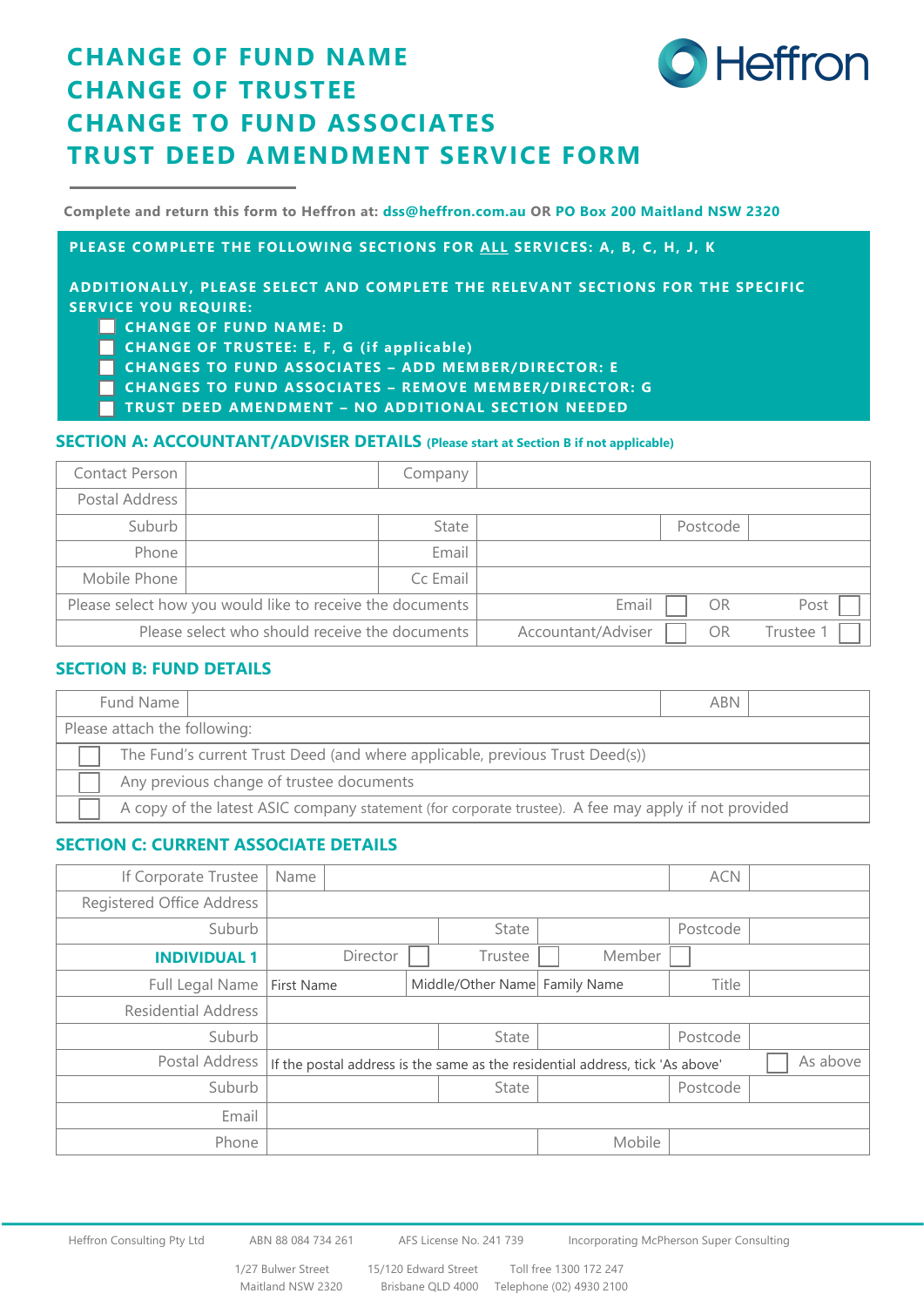| <b>INDIVIDUAL 2</b>          | Director | Trustee                       | Member |          |  |
|------------------------------|----------|-------------------------------|--------|----------|--|
| Full Legal Name   First Name |          | Middle/Other Name Family Name |        | Title    |  |
| Residential Address          |          |                               |        |          |  |
| Suburb                       |          | State                         |        | Postcode |  |

**NOTE: If there are more than two individuals, please copy this page**

### **SECTION D: CHANGE OF FUND NAME**

New Fund Name

### **SECTION E: NEW ASSOCIATE DETAILS**

|                                                                                                                                                                                                  | <b>Individual Trustees</b>                                                                |                                                                                     |  |                                    |           |                  |              |        |
|--------------------------------------------------------------------------------------------------------------------------------------------------------------------------------------------------|-------------------------------------------------------------------------------------------|-------------------------------------------------------------------------------------|--|------------------------------------|-----------|------------------|--------------|--------|
|                                                                                                                                                                                                  | <b>Existing Corporate Trustee</b>                                                         |                                                                                     |  |                                    |           |                  |              |        |
|                                                                                                                                                                                                  | Name                                                                                      |                                                                                     |  |                                    |           |                  | <b>ACN</b>   |        |
|                                                                                                                                                                                                  | New Corporate Trustee (Heffron to establish a sole purpose SMSF company)                  |                                                                                     |  |                                    |           |                  |              |        |
|                                                                                                                                                                                                  | Preferred Name                                                                            |                                                                                     |  |                                    |           |                  |              |        |
|                                                                                                                                                                                                  | Alternate Name                                                                            |                                                                                     |  |                                    |           |                  |              |        |
|                                                                                                                                                                                                  | Registered Office Address                                                                 |                                                                                     |  |                                    |           |                  |              |        |
|                                                                                                                                                                                                  | Suburb                                                                                    |                                                                                     |  | State                              |           |                  | Postcode     |        |
|                                                                                                                                                                                                  | Would you like Heffron to be the ASIC agent and Registered office?                        |                                                                                     |  |                                    |           | Yes              | No           |        |
|                                                                                                                                                                                                  | Occupier (if not the company)                                                             |                                                                                     |  |                                    |           |                  |              |        |
|                                                                                                                                                                                                  | Principal Place of Business                                                               |                                                                                     |  |                                    |           |                  |              |        |
|                                                                                                                                                                                                  | Address                                                                                   |                                                                                     |  |                                    |           |                  |              |        |
|                                                                                                                                                                                                  | Suburb                                                                                    |                                                                                     |  | State                              |           |                  | Postcode     |        |
| ASIC requires full physical address details and will not accept a PO Box, property name or Mail Service number. If rural property,<br>please provide the name of the access road to the property |                                                                                           |                                                                                     |  |                                    |           |                  |              |        |
|                                                                                                                                                                                                  | <b>Consents of Officers &amp;</b>                                                         | The officer(s) and shareholder(s) listed below consent to act in the capacities for |  |                                    |           |                  |              |        |
|                                                                                                                                                                                                  | <b>Shareholders</b>                                                                       | which they are listed                                                               |  | Yes                                | <b>No</b> |                  |              |        |
|                                                                                                                                                                                                  | <b>Shareholdings</b>                                                                      | If special purpose company, only ordinary shares are allowed under the constitution |  |                                    |           |                  |              |        |
|                                                                                                                                                                                                  | Each director will be issued with $1 \times $1$ ordinary share unless otherwise specified |                                                                                     |  |                                    |           |                  |              |        |
|                                                                                                                                                                                                  | <b>INDIVIDUAL 1</b>                                                                       |                                                                                     |  |                                    |           |                  |              |        |
|                                                                                                                                                                                                  | <b>Capacity</b>                                                                           | Director                                                                            |  | Secretary                          |           | Public Officer   | Trustee      | Member |
|                                                                                                                                                                                                  | <b>Shareholdings</b>                                                                      | Share class                                                                         |  |                                    |           | Number of Shares |              |        |
|                                                                                                                                                                                                  | Full Legal Name                                                                           | First Name                                                                          |  | Middle/Other Name Family Name      |           |                  | Title        |        |
|                                                                                                                                                                                                  | Date of Birth                                                                             |                                                                                     |  | Place of Birth                     | Country   |                  | <b>State</b> | Suburb |
|                                                                                                                                                                                                  | <b>Residential Address</b>                                                                |                                                                                     |  |                                    |           |                  |              |        |
|                                                                                                                                                                                                  | Suburb                                                                                    |                                                                                     |  | State                              |           |                  | Postcode     |        |
|                                                                                                                                                                                                  | <b>INDIVIDUAL 2</b>                                                                       |                                                                                     |  |                                    |           |                  |              |        |
|                                                                                                                                                                                                  | <b>Capacity</b>                                                                           | Director                                                                            |  | $S$ ecretary $\boxed{\phantom{a}}$ |           | Public Officer   | Trustee      | Member |
|                                                                                                                                                                                                  | <b>Shareholdings</b>                                                                      | Share class                                                                         |  |                                    |           | Number of Shares |              |        |
|                                                                                                                                                                                                  | Full Legal Name                                                                           | First Name                                                                          |  | Middle/Other Name Family Name      |           |                  | Title        |        |
|                                                                                                                                                                                                  | Date of Birth                                                                             |                                                                                     |  | Place of Birth                     | Country   |                  | State        | Suburb |
|                                                                                                                                                                                                  | <b>Residential Address</b>                                                                |                                                                                     |  |                                    |           |                  |              |        |
|                                                                                                                                                                                                  | Suburb                                                                                    |                                                                                     |  | State                              |           |                  | Postcode     |        |

**NOTE: If there are more than two individuals, please copy this page**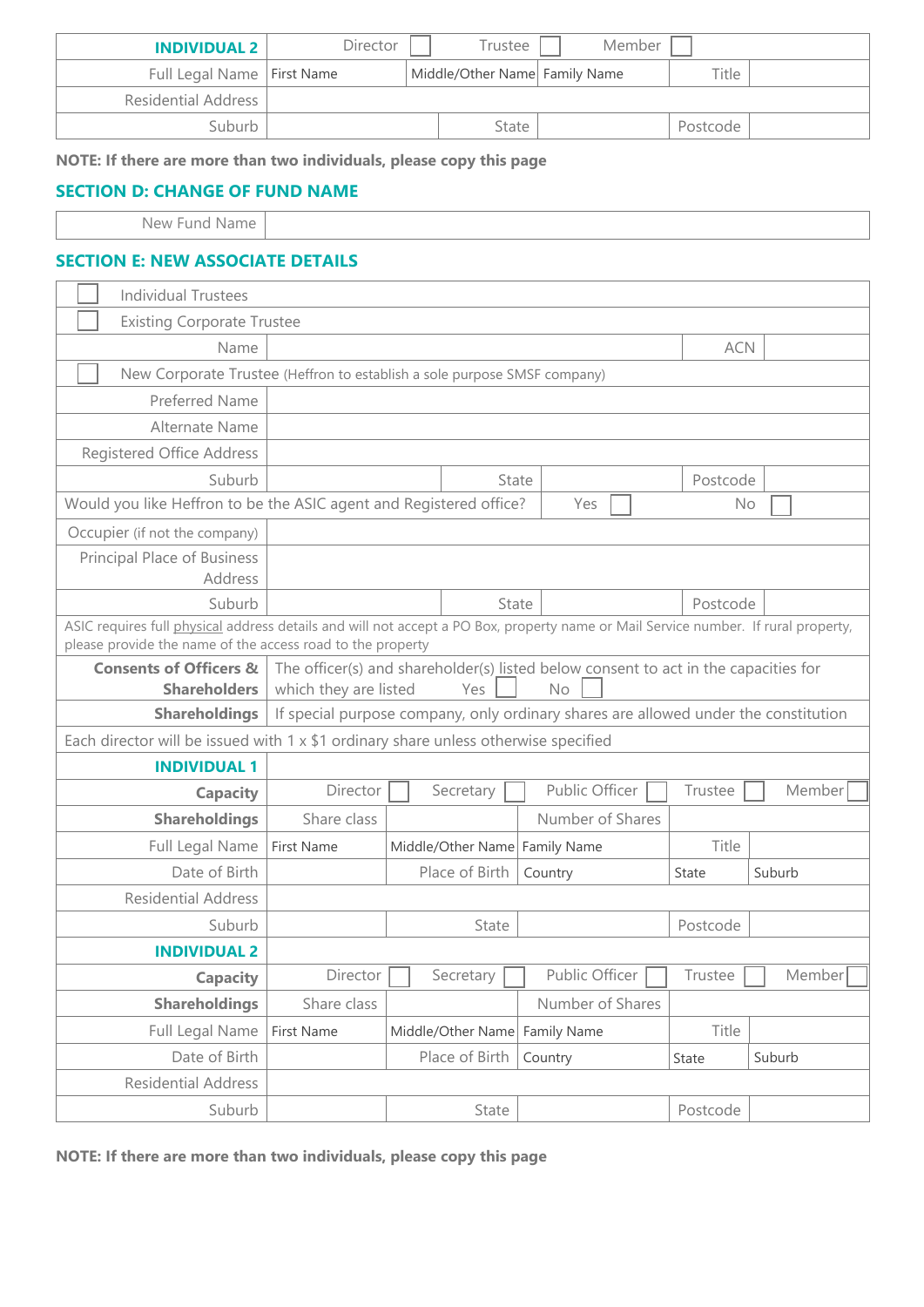### **SECTION F: FUND ASSETS**

| Where does the Fund hold assets? (Select all that apply) |               |      |            |                                |       |          |  |
|----------------------------------------------------------|---------------|------|------------|--------------------------------|-------|----------|--|
| T NSW<br><b>QLD</b>                                      | $VIC$ $W_A$   | I SA | $\Box$ TAS | $^{\circ}$ INT I $\rightarrow$ | I ACT | Overseas |  |
| What types of assets?                                    |               |      |            |                                |       |          |  |
| Real Estate                                              | <b>Shares</b> | cash |            | Other:                         |       |          |  |

# **SECTION G: EXITING INDIVIDUAL DETAILS**

| Full Legal Name            | First Name  | Middle/Other Name Family Name |                  | <b>Exiting Date</b> |        |
|----------------------------|-------------|-------------------------------|------------------|---------------------|--------|
| <b>Capacity</b>            | Director    | Secretary                     | Shareholder      | Trustee             | Member |
| <b>Shareholdings</b>       | Share class |                               | Number of Shares |                     |        |
| <b>Transferee Details</b>  |             |                               |                  |                     |        |
| Full Legal Name            | First Name  | Middle/Other Name Family Name |                  | Title               |        |
| <b>Residential Address</b> |             |                               |                  |                     |        |
| Suburb                     |             | State                         |                  | Postcode            |        |

#### **NOTE: If there is more than one individual, please copy this page**

### **SECTION H: ADDITIONAL PARTIES TO THE CURRENT TRUST DEED THAT ARE STILL ACTIVE**

| What is the role of the I<br>entity |                    | Principal Employer   Employer   Founder |            | EPoA  <br>Alternate Director |
|-------------------------------------|--------------------|-----------------------------------------|------------|------------------------------|
| What is the name of the<br>entity   | Company Name       |                                         | <b>ACN</b> |                              |
|                                     | Individual Name(s) |                                         |            |                              |

### **SECTION I: PRIVACY STATEMENT**

Heffron SMSF Solutions is committed to protecting the privacy and rights of its customers. Our [Privacy Policy](https://www.heffron.com.au/privacy) contains important information about how we collect, hold, use and disclose personal information. If you have questions or wish to make a complaint, please contact our Privacy Officer at Heffron SMSF Solutions, PO Box 200, MAITLAND NSW 2320, or via email at [privacy.officer@heffron.com.au.](mailto:privacy.officer@heffron.com.au)

### **SECTION J: ACKNOWLEDGEMENT**

I confirm that the information on this form is correct and I have the authority to request and pay for the services requested on behalf of the superannuation fund.

I acknowledge and understand that unless a Statement of Advice from Heffron recommending the course of action contemplated by these documents has been obtained, Heffron has not reviewed my / our circumstances to determine whether or not such action is appropriate and have simply executed and provided the requested services in accordance with my / our instructions or instructions from my / our adviser(s).

Signature of person authorised to make the above statements on behalf of the member(s) and trustee(s) or director(s) of the corporate trustee

Print name Date

### **NB: PAYMENT DETAILS REQUIRED ON NEXT PAGE**